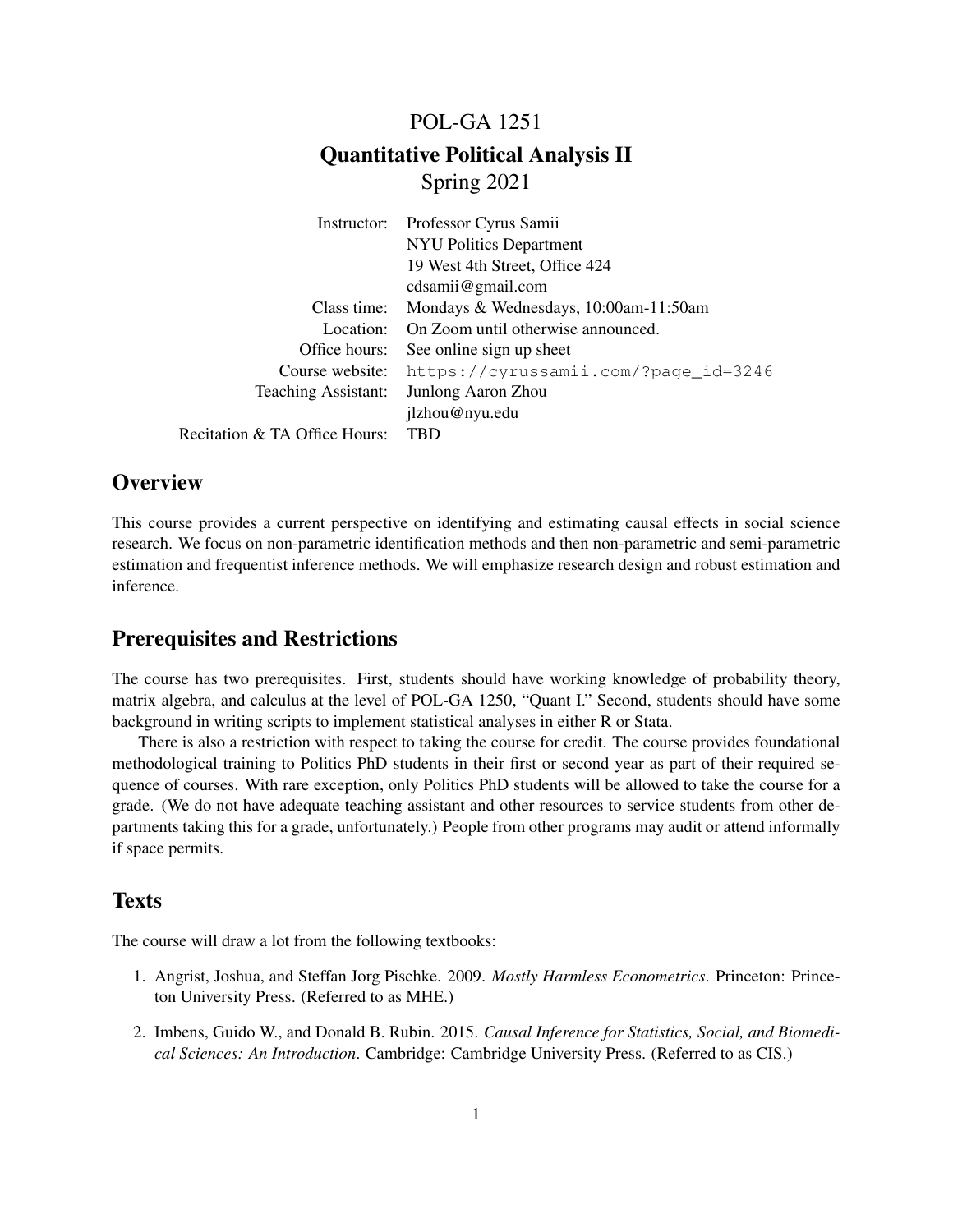3. Morgan, Stephen L., and Christopher Winship. 2014. *Counterfactuals and Causal Inference: Methods and Principles for Social Research, Second Edition*. Cambridge, UK: Cambridge University Press. (Referred to as CCI.)

I will also supplement the textbooks with notes, sections from other textbooks, and journal articles. I have listed "further reading" for each topic, and my lectures will sometimes draw on these. Readings will be available in a public Dropbox (see course website).

Some excellent textbooks that provide the proper statistical background for this course are the following:

- Aronow, Peter M., and Benjamin Miller. 2019. *Foundations of Agnostic Statistics*. Cambridge: Cambridge University Press. (Most direct foundation for this class.)
- Freedman, David A. 2009. *Statistical Models: Theory and Practice*. Cambridge: Cambridge University Press. (Lots of great exercises.)
- Hansen, Bruce E. 2017. *Econometrics*. Typescript, University of Wisconsin. (Free PDF on Hansen's website.)

The following provide additional insights and perspectives on causal identification and effect estimation, and I will sometimes reference them:

- Cunningham, Scott. 2021. *Causal Inference: The Mixtape*. (available from Cunningham's website)
- Hernan Miguel A., and James M. Robins. 2020. *Causal Inference: What If*. Boca Raton: Chapman & Hall/CRC. (available from Hernan's website)
- Pearl, Judea. 2009. *Causality: Models, Reasoning, and Inference, Second Edition*. Cambridge: Cambridge University Press. (available from Pearl's website)
- Pearl, Judea, Madelyn Glymour, and Nicholas P. Jewell. 2016. *Causal Inference in Statistics: A Primer*. West Sussex: Wiley. (corrected version available from Pearl's website)

#### **Software**

You will have the choice to work in R or Stata. It is useful to obtain fluency in both. R is great for programming estimators and algorithms "from scratch," programming simulations, and making graphics. Stata's pre-programmed estimation routines are often more reliable, and some assignments could be done using them; however Stata is very clumsy (for me) for programming, simulations, or graphics.

I encourage using RMarkdown or Stata Markdown for your assignments. This is a great investment that will pay off in the long run in terms of productivity as well as reproducibility.

- RMarkdown runs most easily through RStudio. Details here: https://rmarkdown.rstudio.com/
- Stata Markdown is a package that runs within Stata. Details here: https://data.princeton.edu/stata/markdown/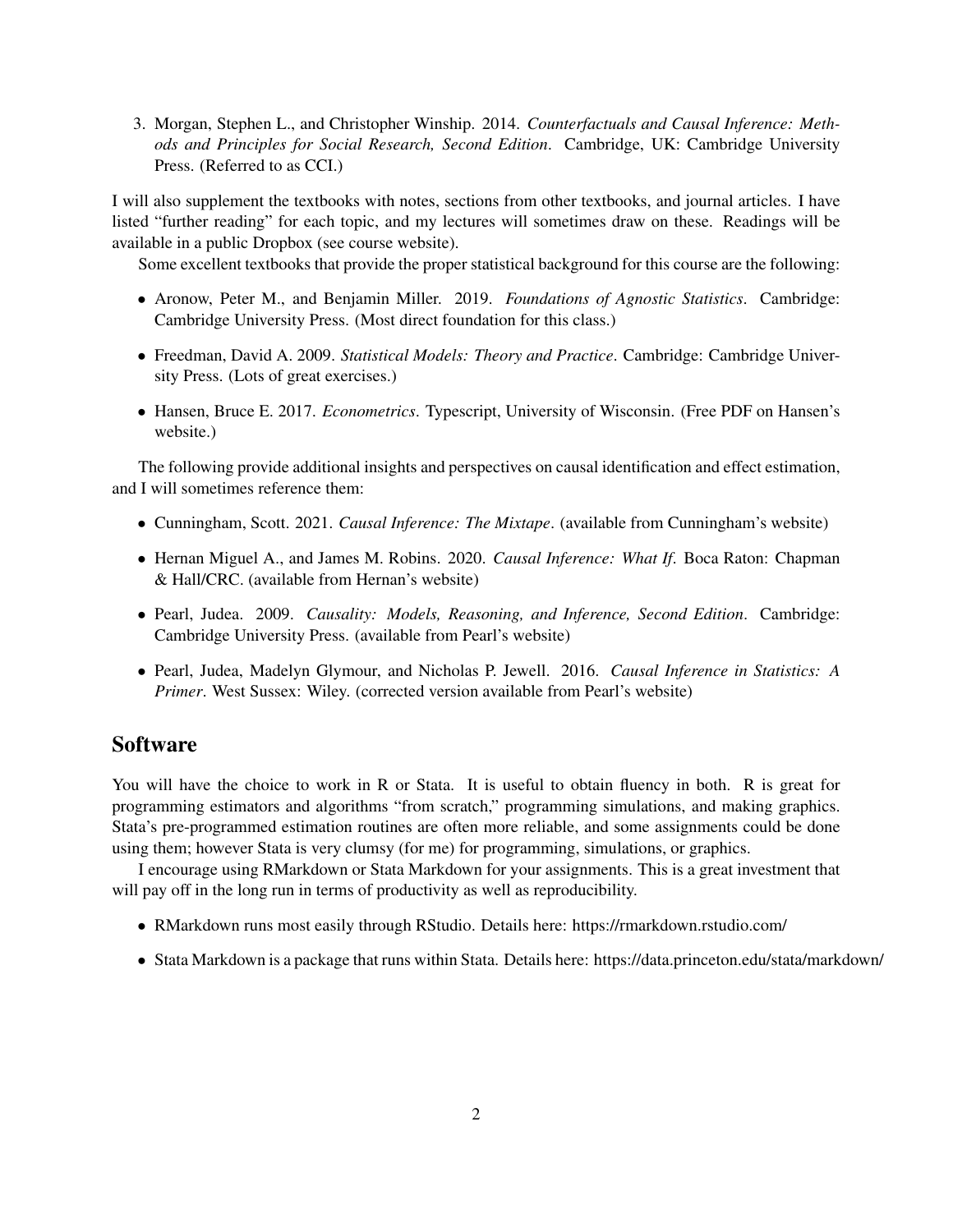## Requirements and policies

#### Homework

You will receive homework every week or two. You will have to submit your completed assignment within a week; exact deadlines will be made clear on the assignment. You can work with others, but to receive credit, your homework must comply with the following guidelines:

- You must turn in a *PDF copy of your own homework* by the stated deadline to both the professor and TA.
- The assignment that you turn in must *clearly reflect your own thinking*. Sets of verbatim copies of homework will have credit reduced by half.
- Homework assignments may be hand written or typed, but they must be clearly *legible*.
- Estimates obtained from data analysis programs (e.g., Stata or R) must be *formatted properly* into tables or graphs resembling journal presentation styles. You should use a table formatting function (e.g., outreg2 or esttab in Stata, or apsrtable or stargazer in R). Use a reasonable (2 or at most 3) number of digits after decimal points, report standard errors or confidence intervals along with coefficients, clarify what are the dependent variables in each table or figure, and explain in footnotes to your tables or figures what kinds of estimators or adjustments have been used. *Print outs of "raw" screen output or commented logs will not receive any credit*. However, you may include such output as an appendix so that the grader can troubleshoot.
- Mathematical derivations should include *all key steps with explanations* for important techniques.

Homework will be graded for points as indicated on each assignment and count toward 50% of your grade.

#### Mid-term exam

An in-class mid-term exam will take place mid-way through the semester (exact date to be confirmed). The mid-term serves the purpose of evaluating individual progress, which in turn helps me to understand where to place emphasis for the remainder of the semester. If you are unable to make it to the exam, you must provide notice *at least a week prior* so that we can arrange an alternative time. The mid-term will count toward 15% of your grade.

#### Final exam

A take-home final exam will be scheduled during the final examination period. The final also serves the purpose of evaluating individual progress, which in turn allows me to provide individualized recommendations on where students should apply effort to strengthen their methodological foundations. If you are unable to work during the exam period, you must provide notice *at least a week prior* so that we can arrange an alternative time. The final will count toward 25% of your grade.

#### Attendance and participation

Attendance and participation in class discussions is *required* and counts toward 10% of your grade.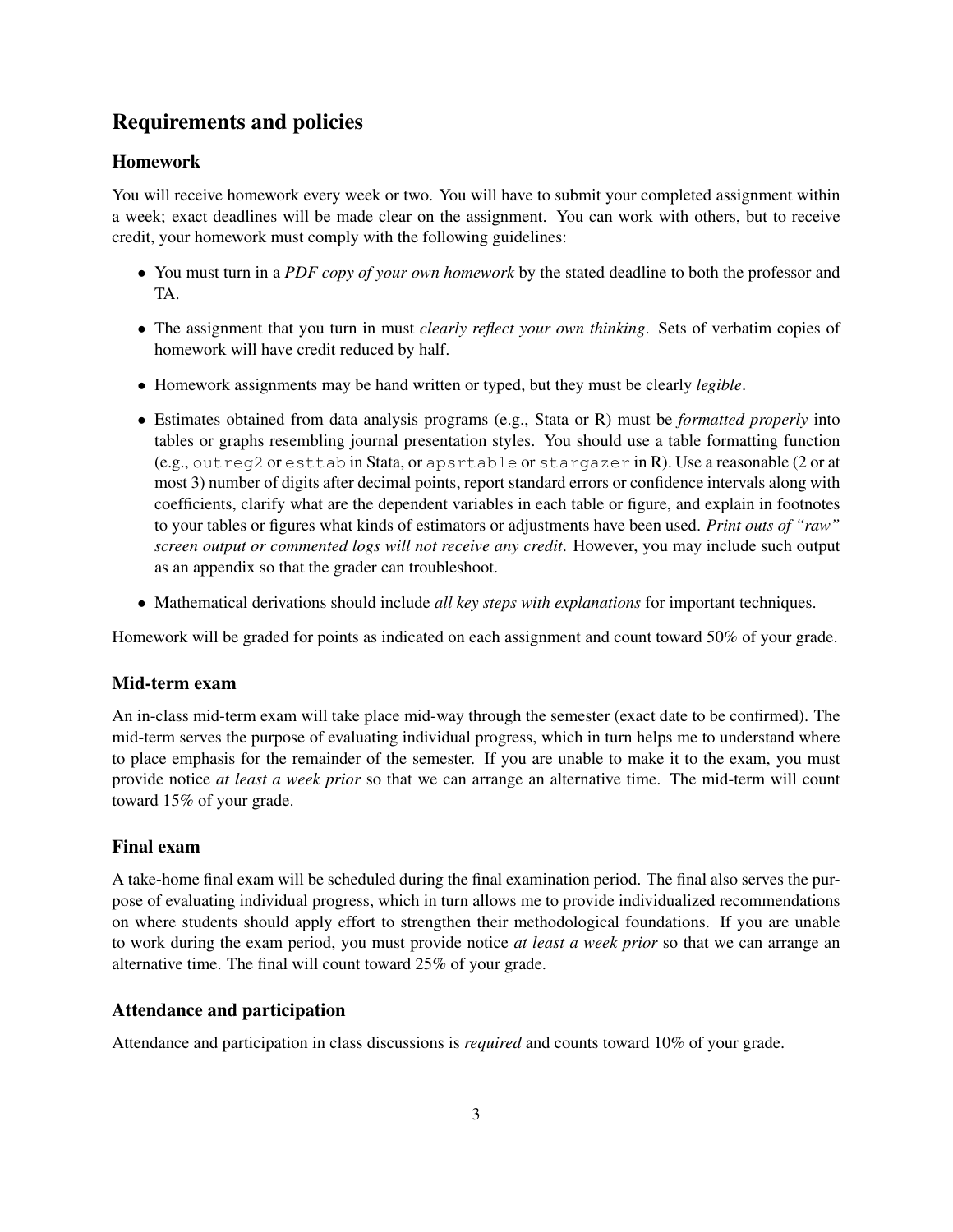#### Special needs

Students with special needs should come to office hours or schedule an appointment with the instructor to discuss possible accommodation.

## Sessions and Topics

Required reading sometimes corresponds directly to material covered in the sessions and sometimes builds up background needed for future sessions.

#### 1 Causal Identification

Potential outcomes, causal graphs, and definitions of causal effects.

*Required reading*: MHE Ch. 1; CIS Ch. 1-2; CCI Ch. 1-3; Greenland and Pearl (2017)

*Further reading*: Angrist and Pischke (2010); Heckman and Vytlacil (2007); Holland (1986); Freedman (1991); Pearl (2009, Ch. 3); Rosenbaum (1999); Rubin (1974); Rubin (1978); Rubin (1986).

#### 2 Identification, Estimation, and Inference in Randomized Experiments

Estimands and estimators, bias, consistency, and efficiency. Finite and infinite populations, implications of randomization and sampling, exact distributions, and asymptotic distributions.

*Required reading*: CIS Ch. 6.

*Further reading*: CIS, rest of Part II; Athey and Imbens (2016); Blair et al. (2019); Freedman (2008); Lin (2013); Samii and Aronow (2012).

#### 3 Agnostic Regression

#### 4 Regression and Causal Effects

Frisch-Waugh-Lovell; omitted variable bias formula; effect heterogeneity and nonlinearity; leverage; multiple regression weights; testing restrictions.

*Required reading*: MHE Ch. 3; CCI Ch. 6; Aronow and Samii (2016); Samii (2016).

*Further reading*: Angrist and Krueger (1999); Aronow and Miller (2019, Ch. 4); DiNardo and Lee (2011); Imbens and Wooldridge (2009).

#### 5 Conditioning to identify causal effects

#### 6 Conditioning via matching and weighting

Identification under conditional independence; "bad control," collider bias, and post-treatment bias; alternative matching and weighting algorithms; estimation and inference after matching.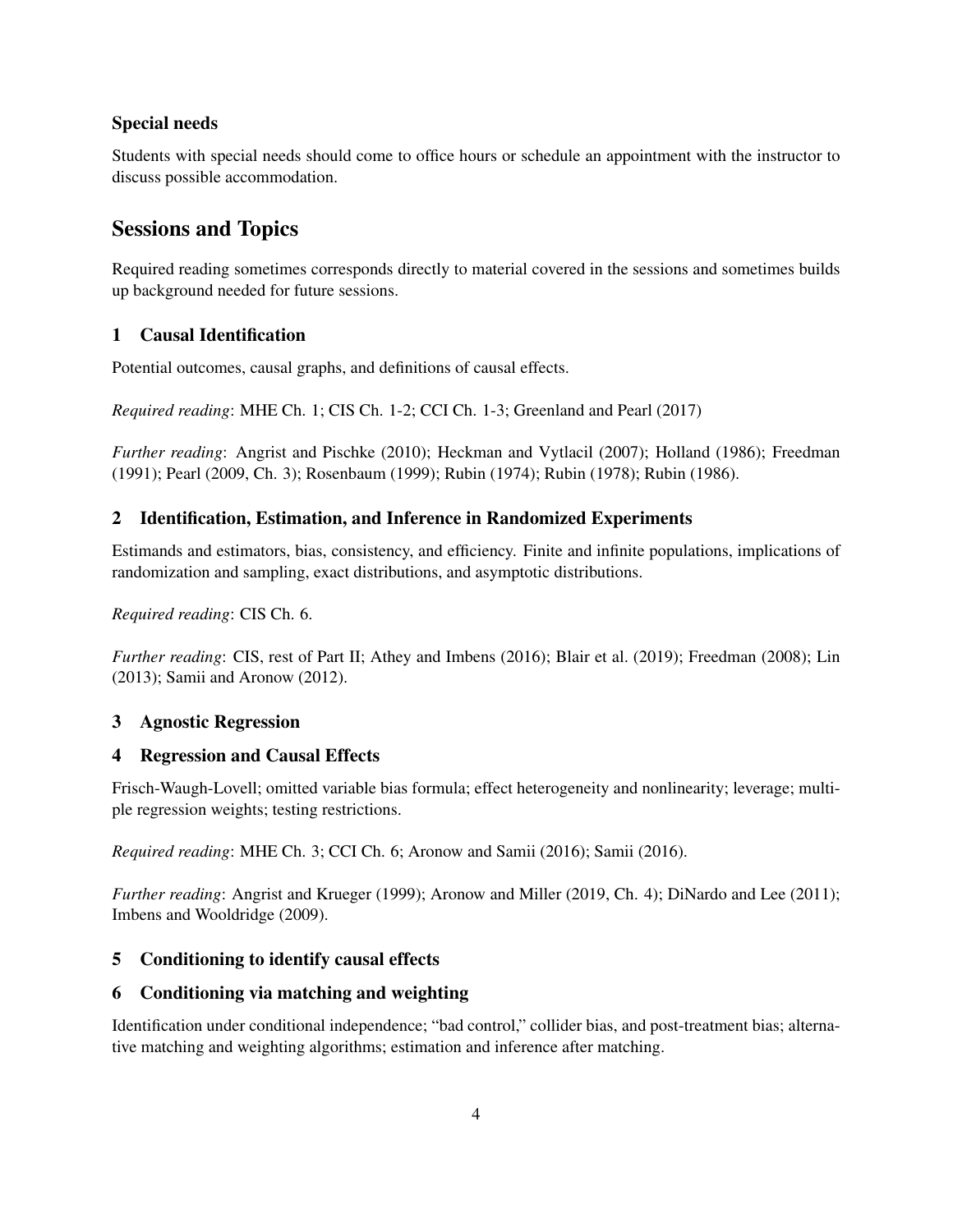*Required reading*: CCI Ch. 4, 5,7,8; CIS Ch. 12, 17-18.

*Further reading*: CIS (rest of Parts III and IV); Abadie and Imbens (2006); Abadie and Imbens (2008); Abadie and Imbens (2011); Arbour and Dimmery (2019); Bound et al. (2000, pp. 1-39); Busso et al. (2014); D'Amour et al. (2018); Dehejia and Wahba (2002); De Luna et al. (2011); Frangakis and Rubin (2002); Hainmueller (2011); Heckman (1979); Heckman et al. (1998); Hirano and Imbens (2004); Ho et al. (2007); Hyslop and Imbens (2001); Iacus et al. (2011); Imai et al. (2008); Imai and van Dyk (2004); Imbens (2000); King and Nielsen (2016); King and Zeng (2006); Lalonde (1986); Lu et al. (2001); Pearl (2009, Ch. 3, 6); Pearl et al. (2016, Ch 2-3); Pei et al. (2017); Rosenbaum and Rubin (1983); Rosenbaum (1984); Sekhon (2009); Todd (2008).

#### 7 Robust statistical inference I

#### 8 Robust statistical inference II

Clustering, autocorrelation, and spatial dependence; Moulton's problem; heteroskedasticity and cluster robust standard errors; bootstrapping; estimating the exact randomization variance; permutation tests.

*Required reading*: MHE Ch. 8.

*Further reading*: Aronow et al. (2015); Barrios et al. (2012); Bertrand et al. (2004); Cameron et al. (2008); Cameron et al. (2009); Chung and Romano (2013); Conley (1999); Efron and Tibshirani (1993); Freedman (2009, Ch. 8); Horowitz (2001); Imbens and Kolesar (2016); Janssen (1997); Moulton (1986); Pustejovsky and Tipton (2018); Romano (1990); Young (2015a); Young (2015b).

#### 9 Instrumental variables I

#### 10 Instrumental variables II

Exclusion restriction; valid first stage; principal strata; local average treatment effect (LATE); weak instrument; sensitivity analysis.

*Required reading*: MHE Ch. 4; CCI Ch. 9; CIS Ch 23-24.

*Further reading*: Abadie (2003); Angrist et al. (2000); Angrist et al. (1996); Baum et al. (2003); Bazzi and Clemens (2013); Bound et al. (1995); Conley et al. (2010); Deaton (2010); Heckman and Urzua (2009); Imbens (2010); Imbens and Rosenbaum (2005); Kolesar et al. (2011); Sovey and Green (2011); Staiger and Stock (1997); Stock et al. (2002); Young (2018).

#### 11 Front Door Criterion

*Required reading*: Bellemare et al. (2017); Pearl et al. (2016, Ch. 3); Winship and Harding (2008).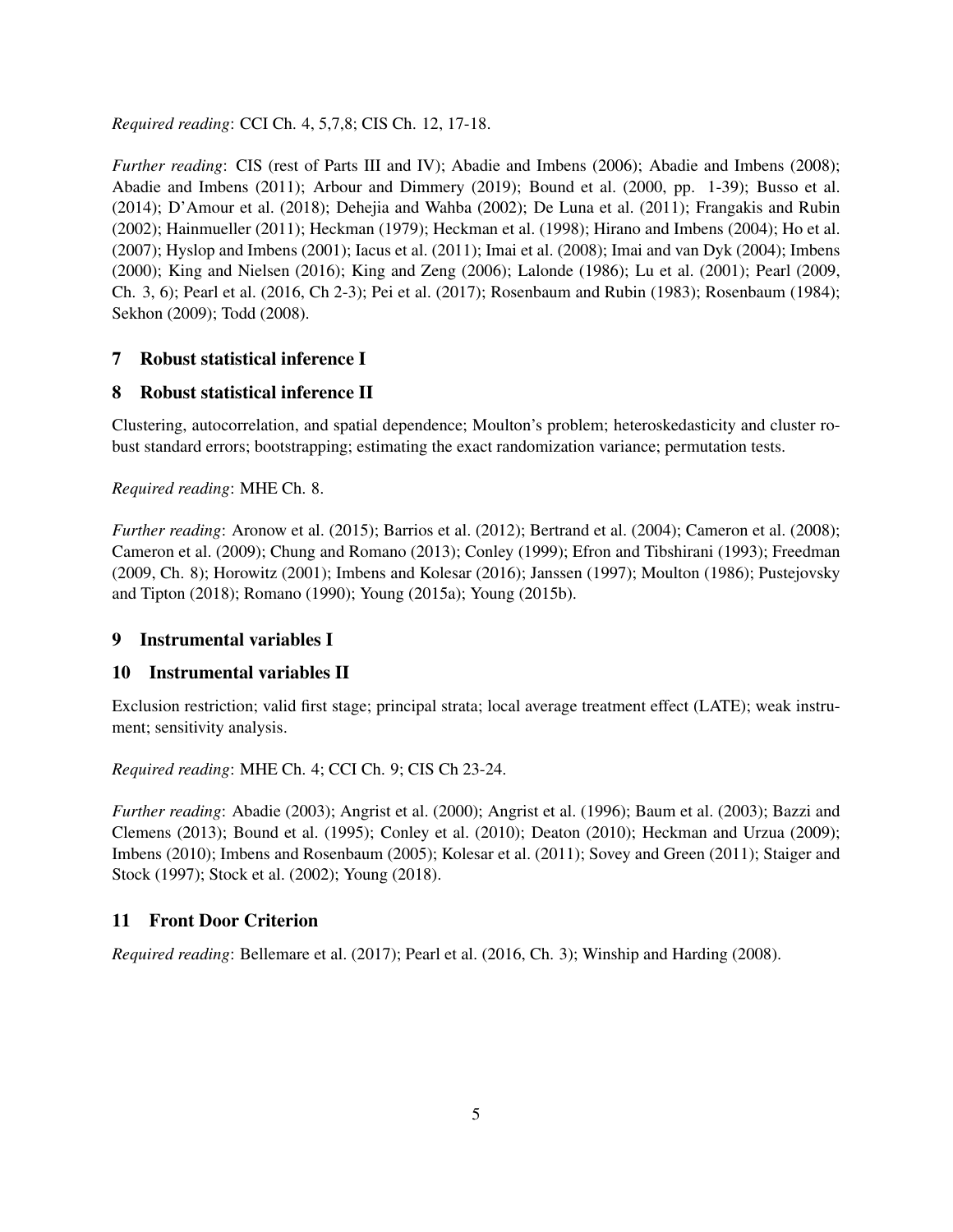#### 12 Midterm

#### 13 Repeated observations I

#### 14 Repeated observations II

Adjusting for unobserved heterogeneity via fixed effects and difference-in-differences; synthetic control; event studies.

*Required reading*: MHE Ch. 5; CCI Ch. 11; Cunningham (2018, DID chapter).

*Further reading*: Abadie and Gardeazabal (2003); Abadie (2005); Abadie et al. (2010); Athey et al. (2018); Athey and Imbens (2006); Borusyak and Jaravel (2017); Bound and Solon (1999); Doudchenko and Imbens (2017); Ferman and Pinto (2019); Goodman-Bacon (2019); Miratrix (2020); Mora and Reggio (2017); Strezhnev (2018); Xu (2017).

#### 15 Regression discontinuity I

#### 16 Regression discontinuity II

Forcing variables; sharp and fuzzy RD; conditional average treatment effect (CATE); local linearity, bandwidth, and non-parametric regression; kernel weighting; multiway discontinuities; checks for sorting around cut-points; endogenous forcing variables; measurement error in forcing variables.

*Required reading*: MHE Ch. 6; CCI Ch. 11.

*Further reading*: Card et al. (2015); Cattaneo et al. (2019); Froelich (2007); Green et al. (2009); Imbens and Kalyanaraman (2009); Imbens and Lemieux (2008); Lee and Lemieux (2010); McCrary (2008); Papay et al. (2011); Urquiola and Verhoogen (2009).

#### 17 Mediators, moderators, and causal explanation I

#### 18 Mediators, moderators, and causal explanation II

Moderators and effect heterogeneity; mediators and mechanisms; sequential ignorability.

*Required reading*: CCI Ch. 10; Angrist et al. (2013); Imai et al. (2011).

*Further reading*: Acharya et al. (2016); Bullock et al. (2010); Glynn (2011); Heckman et al. (1997); Jo et al. (2011); Ludwig et al. (2011); VanderWeele (2008); VanderWeele (2015).

#### 19 Distributional effects

Quantile treatment effect; minimum absolute deviations; rank invariance.

*Required reading*: MHE Ch. 7; Chernozhukov et al. (2013).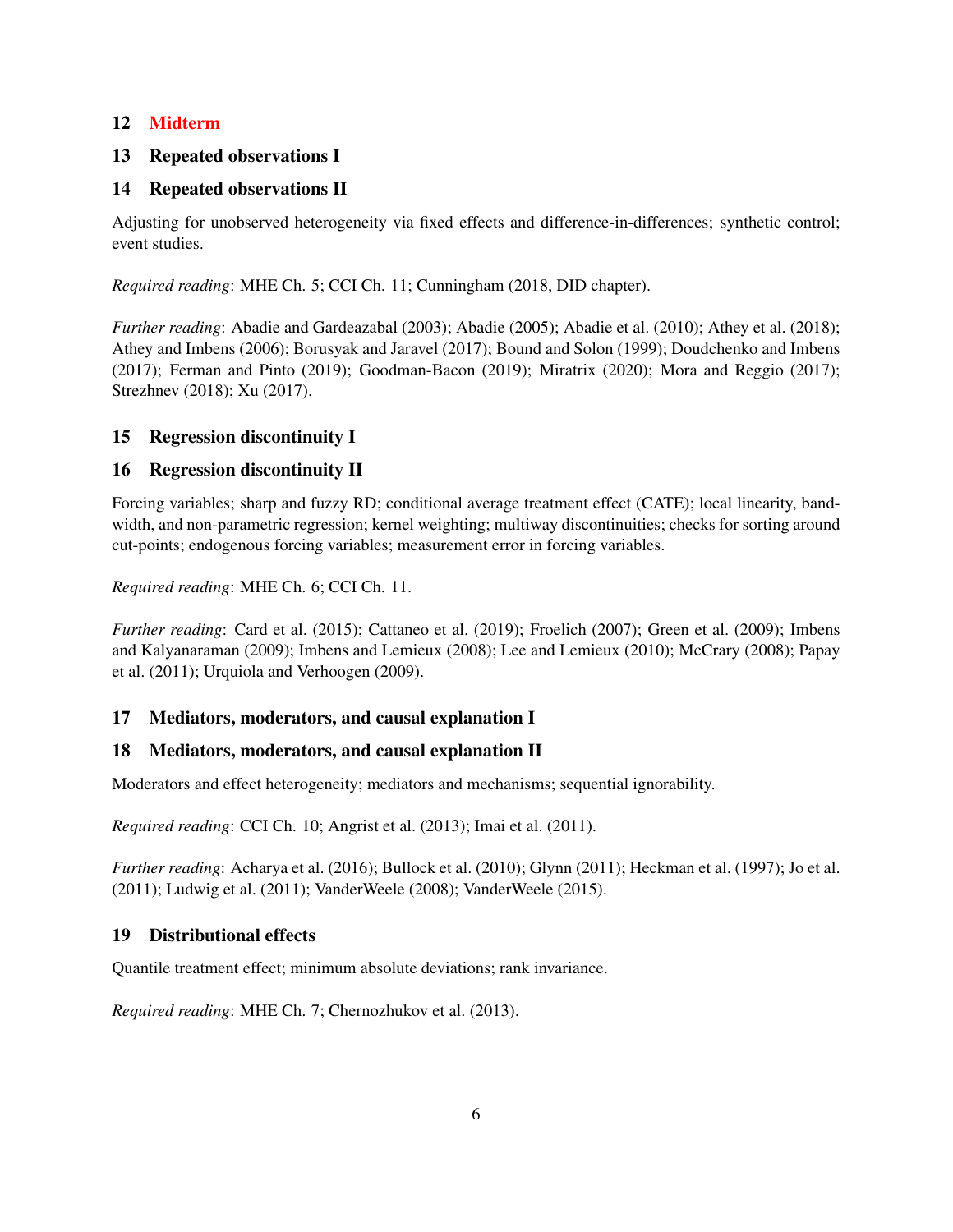*Further reading*: Bitler et al. (2006); Chernozhukov and Hansen (2005); Heckman et al. (1997); Koenker and Hallock (2000).

#### 20 Multiple endpoints

Index and mean effects; multiple comparisons adjustments.

*Required reading*: Anderson (2008).

*Further reading*: Casey et al. (2011); Caughy et al. (2015); Clingingsmith et al. (2009); Farcomeni (2008); Gibson et al. (2011); Kling and Liebman (2004);O'Brien (1984); Romano and Wolf (2007); Shaffer (1995).

#### 21 Missing data and attrition

Bounds; inverse probability weighting; imputation.

*Required reading*: CCI Ch. 12; Gerber and Green (2012, Ch. 7).

*Further reading*: Aronow et al. (2015); Horton and Kleinman (2007); King et al. (2001); Lee (2009); Manski (1995, Ch. 2); Jones (1996); Puma et al. (2009); Vansteelandt et al. (2010).

#### 22 Interference and spillover effects

*Required reading*: Aronow et al. (2020).

*Further reading*: Aronow and Samii (2017); Hudgens and Halloran (2008).

#### 23 Limited dependent variable effects

Structural versus causal estimands.

*Required reading*: Angrist (2001); Beck (2015).

*Further reading*: Davidson and MacKinnon (2004, Ch. 10-11) Fox (2002); Freedman (2006); Greene (2004); Hubbard et al. (2010); Imbens and Rubin (2011, Ch. 8); Liang and Zeger (1986); Van der Laan and Rose (2011, Ch. 7, 11, 16-17); Wooldridge (2002, Ch. 15, 19-20).

#### 24 Machine learning and causal inference

Data-driven estimation; ensemble methods; machine learning for implementing CIA, characterizing effect heterogeneity, and discovering instruments.

*Required reading*: Athey and Imbens (2017).

*Further reading*: Athey and Imbens (2015); Belloni et al. (2014); Chernozhukov et al. (2017); Imai and Ratkovic (2012); Imai and Strauss (2011); Kleinberg et al. (2015); Samii et al. (2015). Van der Laan and Rose (2011); Wager and Athey (2015).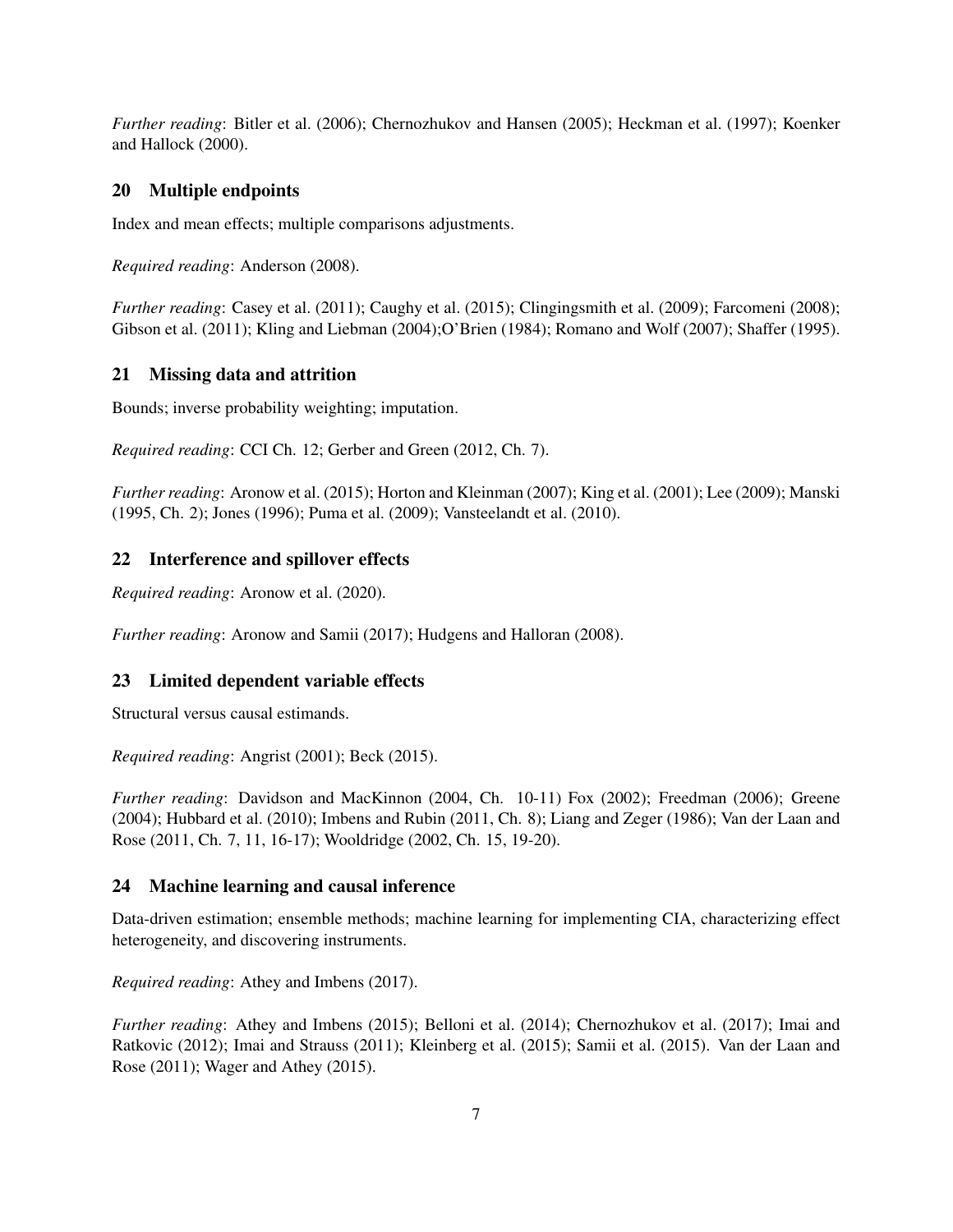#### 25 Generalization and external validity

Unconfounded location; external validity; generalizability; target validity.

*Required reading*: Imbens (2010).

*Further reading*: Aronow and Carnegie (2013); Angrist and Fernandez-Val (2010); Angrist and Rokkanen (2014); Bisbee et al. (2015); Dehejia et al. (2019); Gechter (2015); Greenland (1994); Hernan and Vander-Weele (2011); Hotz et al. (2005); Rubin (1992); Westreich et al. (2019).

#### 26 Structure and identification

Policy effects versus structural parameters; equilibrium effects; interpretation, interpolation, and extrapolation.

*Required reading*: Acemoglu (2010); Angrist and Pischke (2010); Heckman (2010).

*Further reading*: Acemoglu et al. (2015); Banerjee et al. (2017); Brollo and Nannicini (2012); Chassang et al. (2012); Chetty (2009); Rosenzweig and Wolpin (2000); Todd and Wolpin (2006); Wolpin (2013).

#### 27 Take-home final exam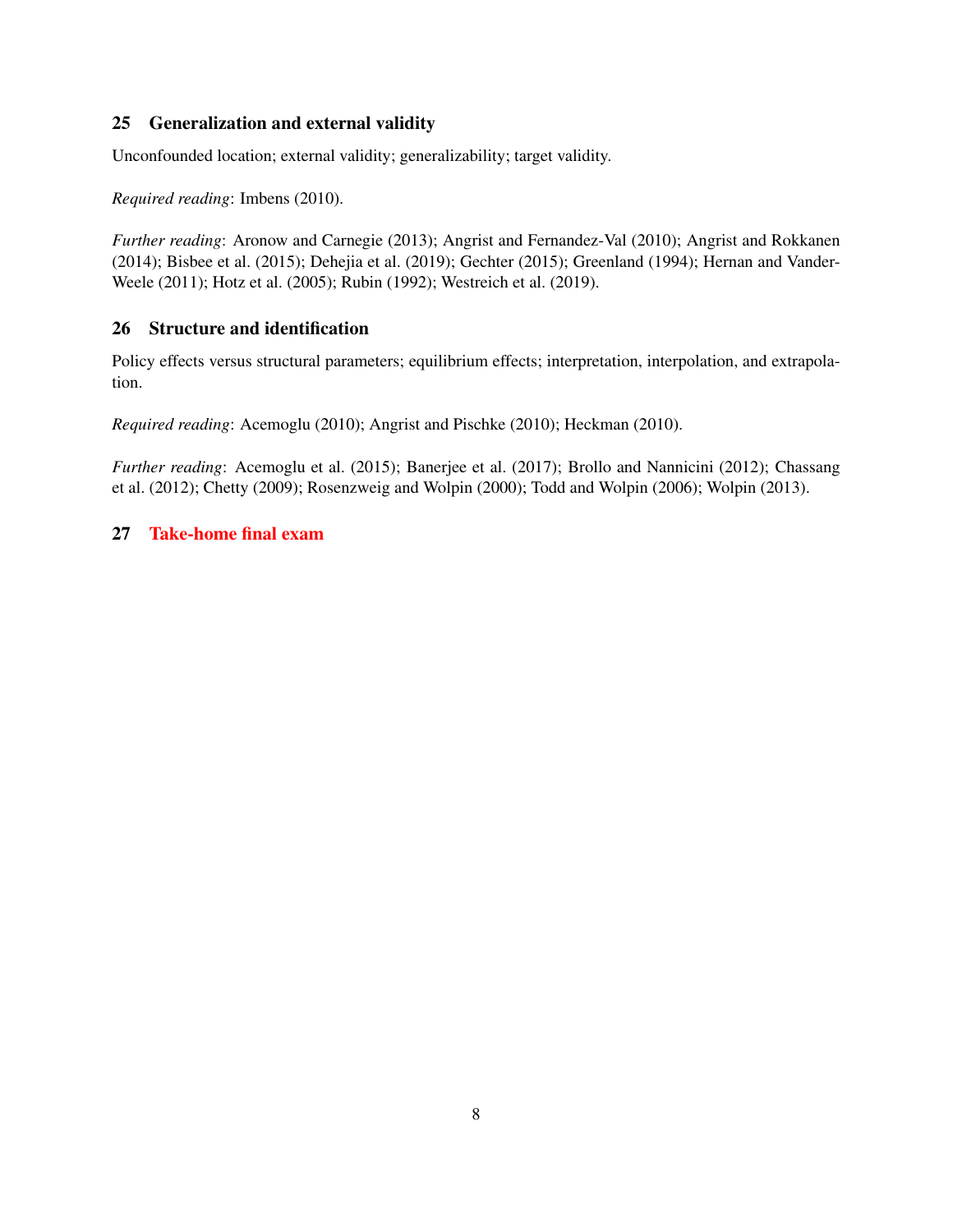### References

- Abadie, A. (2003). Semiparametric instrumental variable estimation of treatment response models. *Journal of Econometrics 113*, 231–263.
- Abadie, A. (2005). Semiparametric difference-in-differences estimators. *The Review of Economic Studies 72*(1), 1–19.
- Abadie, A., A. Diamond, and J. Hainmueller (2010). Synthetic control methods for comparative case studies: Estimating the effect of California's tobacco control program. *Journal of the American Statistical Association 105*(490), 493–505.
- Abadie, A. and J. Gardeazabal (2003). The economic costs of conflict: A case study of the Basque country. *The American Economic Review 93*(1), 113–132.
- Abadie, A. and G. W. Imbens (2006). Large sample properties of matching estimators for average treatment effects. *Econometrica 74*(1), 235–267.
- Abadie, A. and G. W. Imbens (2008). On the failure of the bootstrap for matching estimators. *Econometrica 76*(6), 1537–1557.
- Abadie, A. and G. W. Imbens (2011). Bias-corrected matching estimators for average treatment effects. *Journal of Business and Economic Statistics 29*(1), 1–11.
- Acemoglu, D. (2010). Theory, general equilibrium, and the political economy of development. *Journal of Economic Perspectives 24*(3), 17–32.
- Acemoglu, D., C. Garcia-Jimeno, and J. A. Robinson (2015). State capacity and economic development: A network approach. *The American Economic Review 105*(8), 2364–2409.
- Acharya, A., M. Blackwell, and M. Sen (2016). Explaining causal findings without bias: Detecting and assessing direct effects. *American Political Science Review* (In Press).
- Anderson, M. L. (2008). Multiple inference and gender differences in the effects of early intervetion: A reevaluation of the Abecedarian, Perry Preschool and Early Training projects. *Journal of the American Statistical Association 103*(484), 1481–1495.
- Angrist, J. D. (2001). Estimation of limited dependent variable models with dummy endogenous regressors: Simple strategies for empirical practice. *Journal of Business and Economic Statistics 19*(1), 2–16.
- Angrist, J. D. and I. Fernandez-Val (2010). ExtrapoLATE-ing: External validity and overidentification in the LATE framework. *NBER Working Paper 16566*.
- Angrist, J. D., K. Graddy, and G. W. Imbens (2000). The interpretation of instrumental variables estimators in simultaneous equations models with an application to the demand for fish. *Review of Economic Studies 67*, 499–527.
- Angrist, J. D., G. W. Imbens, and D. B. Rubin (1996). Identification of causal effects using instrumental variables. *Journal of the American Statistical Association 91*(434), 444–455.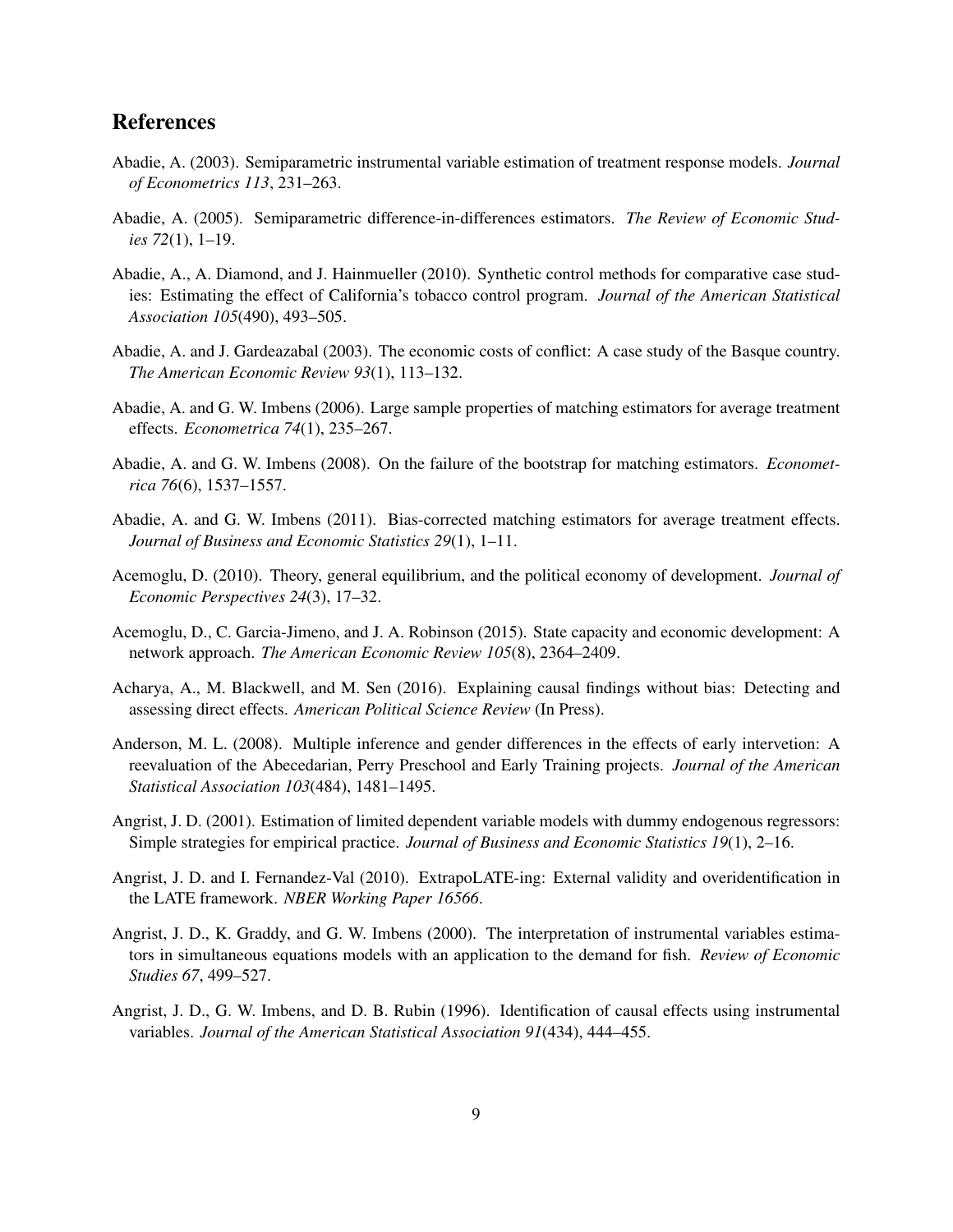- Angrist, J. D. and A. B. Krueger (1999). Empirical strategies in labor economics. In O. C. Ahsenfelter and D. Card (Eds.), *Handbook of Labor Economics*, Volume 3. Amsterdam: North Holland.
- Angrist, J. D., P. A. Pathak, and C. R. Walters (2013). Explaining charter school effectiveness. *American Economic Journal: Applied Economics 5*(4), 1–27.
- Angrist, J. D. and J.-S. Pischke (2010). The credibility revolution in empirical economics: How better research design is taking the con out of econometrics. *Journal of Economic Perspectives 24*(2), 3–30.
- Angrist, J. D. and M. Rokkanen (2014). Wanna get away? regression discontinuity estimation of exam school effects away from the cutoff. Unpublished Manuscript, MIT and Columbia University.
- Arbour, D. and D. Dimmery (2019). Permutation weighting. *arXiv 1901.01230v1 [stat.ME]*.
- Aronow, P. M. and A. Carnegie (2013). Beyond LATE: Estimation of the average treatment effect with an instrumental variable. *Political Analysis 21*, 492–506.
- Aronow, P. M., A. Coppock, A. S. Gerber, D. P. Green, and H. L. Kern (2015). Combining double sampling and bounds to address non-ignorable missing outcomes in randomized experiments. Manuscript, Yale University, Columbia University, and Florida State University.
- Aronow, P. M., D. Eckles, C. Samii, and S. Zonszein (2020). Spillover effects in experimental data. In J. Druckman and D. P. Green (Eds.), *Handbook of Experimental Political Science*, Cambridge. Cambridge University Press.
- Aronow, P. M. and B. T. Miller (2019). *Foundations of Agnostic Statistics*. Cambridge: Cambridge University Press.
- Aronow, P. M. and C. Samii (2016). Does regression produce representative estimates of causal effects? *American Journal of Political Science 60*(1), 250–267.
- Aronow, P. M. and C. Samii (2017). Estimating average causal effects under general interference, with application to a social network experiment. *Annals of Applied Statistics 11*(4), 1912–1947.
- Aronow, P. M., C. Samii, and V. A. Assenova (2015). Cluster robust variance estimation for dyadic data. *Political Analysis 23*(4), 564–577.
- Athey, S., M. Bayati, N. Doudchenko, G. W. Imbens, and K. Khosravi (2018). Matrix completion methods for causal panel data models. *arXiv arXiv:1710.10251v2 [math.ST]*.
- Athey, S. and G. W. Imbens (2006). Identification and inference in nonlinear difference-in-difference models. *Econometrica 74*(2), 431–497.
- Athey, S. and G. W. Imbens (2015). Recursive partitioning for heterogeneous causal effects. Unpublished Manuscript, Stanford University.
- Athey, S. and G. W. Imbens (2016). The econometrics of randomized experiments. Tyepscript, Stanford University. Available at https://www.povertyactionlab.org/handbook-field-experiments.
- Athey, S. and G. W. Imbens (2017). The state of applied econometrics: Causality and policy evaluation. *Journal of Economic Perspectives 31*(2), 3–32.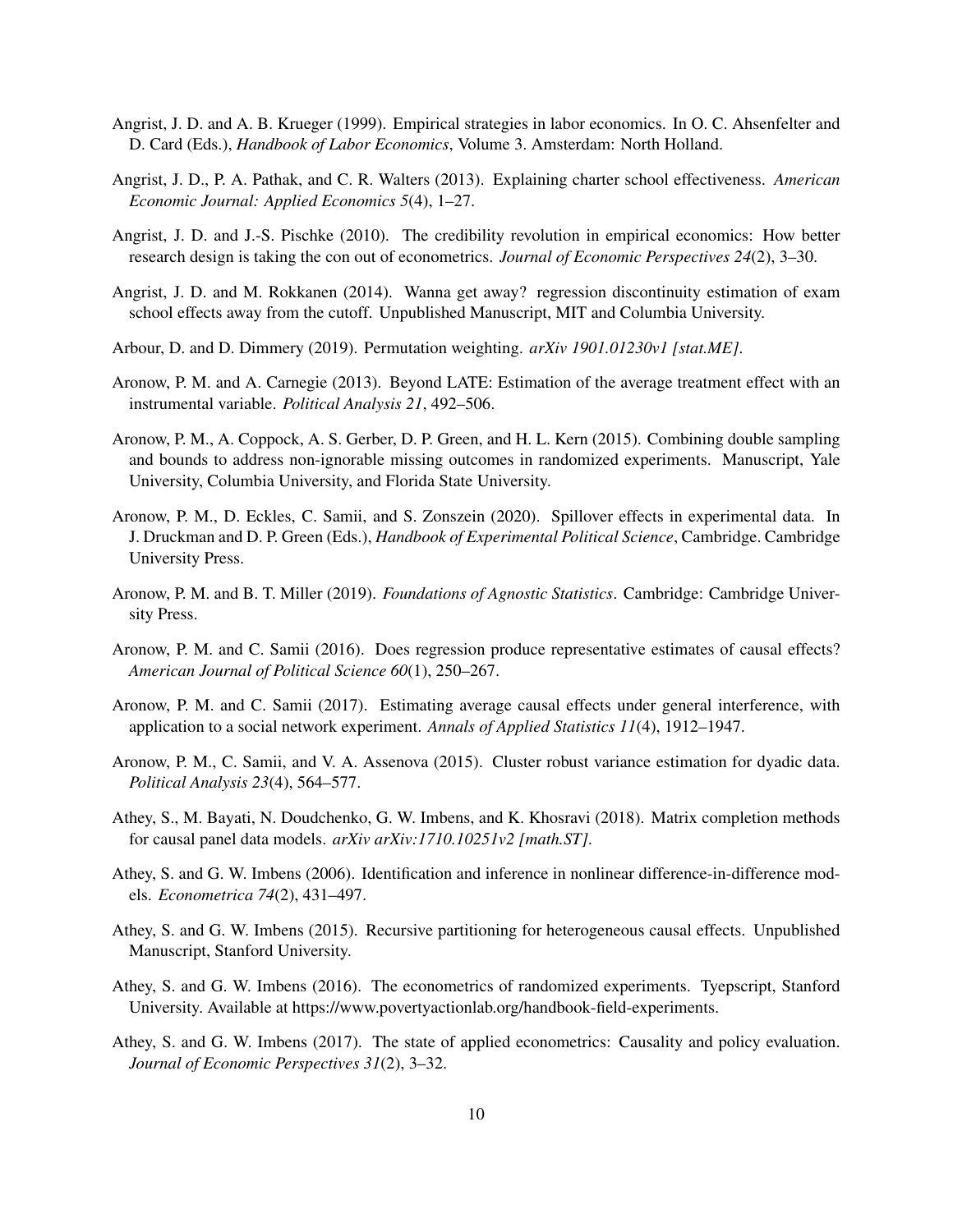- Banerjee, A. V., R. Chattopadhyay, E. Duflo, D. Keniston, and N. Singh (2017). The efficient deployment of police resources: Theory and new evidence from a randomized drunk driving crackdown in india. Manuscript, Massachussetts Institute of Technology, Indian Institute of Management, Yale University, and Rajasthan Police.
- Barrios, T., R. Diamond, G. W. Imbens, and M. Kolesar (2012). Clustering, spatial correlations, and randomization inference. *Journal of the American Statistical Association 107*(498), 578–591.
- Baum, C. F., M. E. Schaffer, and S. Stillman (2003). Instrumental variables and GMM: Estimation and testing. *Stata Journal 3*(1), 1–31.
- Bazzi, S. and M. Clemens (2013). Blunt instruments: Avoiding common pitfalls in identifying the causes of economic growth. *American Economic Journal: Macroeconomics 5*(2), 152–186.
- Beck, N. (2015). Estimating grouped data models with a binary dependent variable and fixed effects: What are the issues? Unpublished Manuscript, New York University.
- Bellemare, M. F., J. R. Bloem, and N. Wexler (2017). The paper of how: Estimating treatment effects using the front-door criterion. Typescript, University of Minnesota.
- Belloni, A., V. Chernozhukov, and C. B. Hansen (2014). High-dimensional methods and inference on structural and treatment effects. *Journal of Economic Perspectives 28*(2), 29–50.
- Bertrand, M., E. Duflo, and S. Mullainathan (2004). How much should we trust differences-in-differences estimates? *Quarterly Journal of Economics 119*(1), 249–275.
- Bisbee, J., R. H. Dehejia, C. Pop-Eleches, and C. Samii (2015). Local instruments, global extrapolation: External validity of the labor supply-fertility local average treatment effect. *NBER Working Paper 21663*.
- Bitler, M. P., J. B. Gelbach, and H. W. Hoynes (2006). What mean impacts miss: Distributional effects of welfare reform experiments. *American Economic Review 96*(4), 988–1012.
- Blair, G., J. Cooper, A. Coppock, and M. Humphreys (2019). Declaring and diagnosing research designs. Available at: https://declaredesign.org/declare.pdf.
- Borusyak, K. and X. Jaravel (2017). Revising event study designs, with an application to the estimation of the marginal propensity to consume. Manuscript, Harvard University and Stanford University.
- Bound, J., C. Brown, and N. Mathiowetz (2000). Measurement error in survey data. Technical Report Report No. 00-450, Population Studies Center, University of Michigan.
- Bound, J., D. A. Jaeger, and R. M. Baker (1995). Problems with instrumental variables estimation when correlation between the instruments and the endogenous explanatory variable is weak. *Journal of the American Statistical Association 90*(430), 443–450.
- Bound, J. and G. Solon (1999). Double trouble: on the value of twins based estimation of the returns to schooling. *Economics of Education Review 18*, 169–182.
- Brollo, F. and T. Nannicini (2012). Tying your enemy's hands in close races: The politics of federal transfers in Brazil. *American Political Science Review 106*(4), 742–761.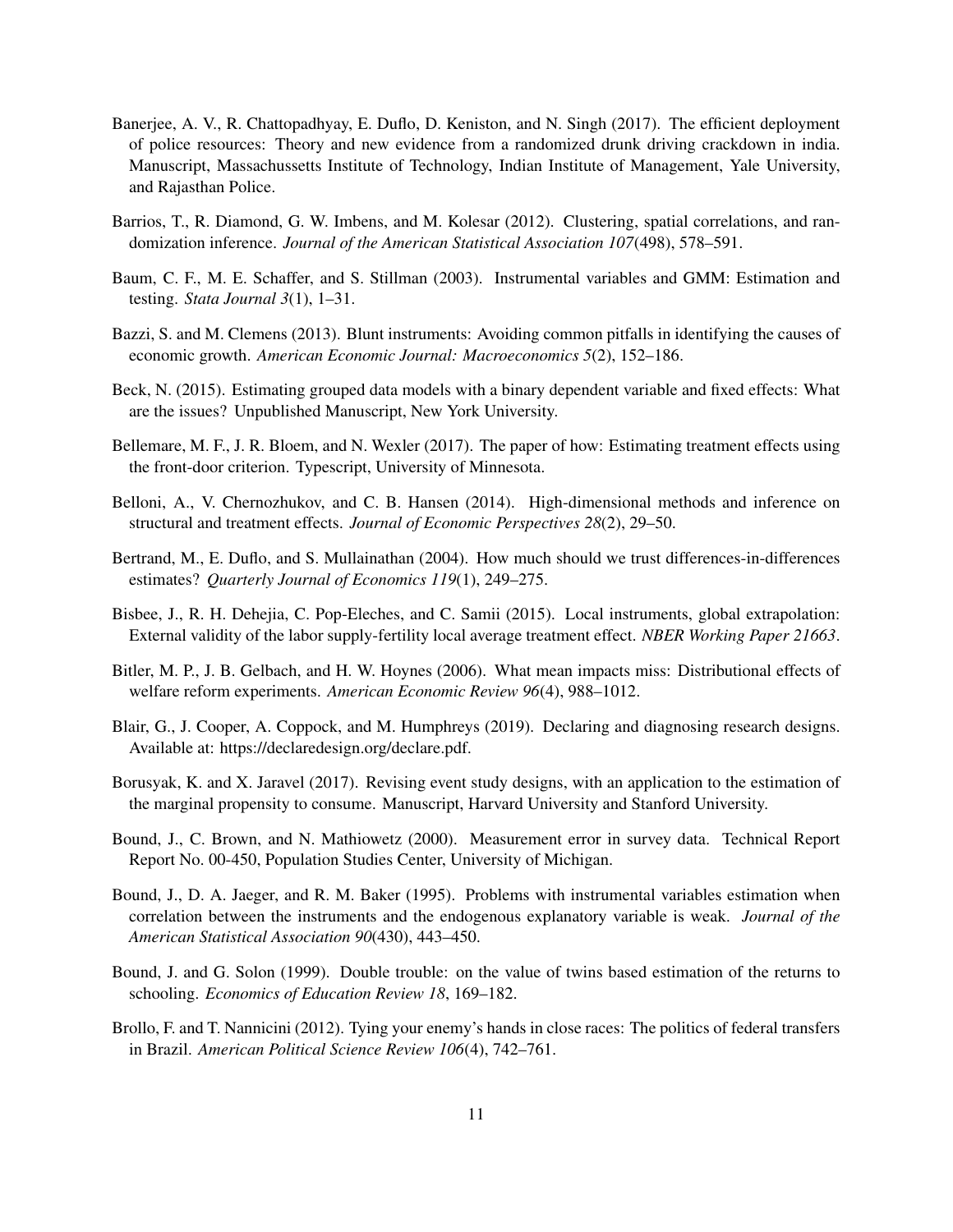- Bullock, J. G., D. P. Green, and S. E. Ha (2010). Yes, but what's the mechanism? (Don't expect an easy answer). *Journal of Personality and Social Psychology 98*(4), 550–558.
- Busso, M., J. DiNardo, and J. McCrary (2014). New evidence on the finite sample properties of propensity score reweighting and matching estimators. *The Review of Economics and Statistics 96*(5), 885–897.
- Cameron, A., J. Gelbach, and D. L. Miller (2008). Bootstrap-based improvements for inference with clustered errors. *Review of Economics and Statistics 90*(3), 414–427.
- Cameron, A., J. Gelbach, and D. L. Miller (2009). Robust inference with multi-way clustering. Manuscript, University of California, Berkeley.
- Card, D., D. Lee, Z. Pei, and A. Wever (2015). Inference on causal effects in a generalized regression kink design. *Econometrica 83*(6), 2453–2483.
- Casey, K., R. Glennerster, and E. Miguel (2011). Reshaping institutions: Evidence on aid implacts using a pre-analysis plan. *NBER Working Paper Series 17012*.
- Cattaneo, M. D., N. Idrobo, and R. Titiunik (2019). *A Practical Introduction to Regression Discontinuity Designs: Foundations and Extensions*. Cambridge: Cambridge University Press.
- Caughy, D., A. Dafoe, and J. Seawright (2015). Global tests of complex hypotheses: A nonparametric framework for testing elaborate theories. Unpublished Manuscript, MIT, Yale University, and Northwestern University.
- Chassang, S., G. Padro-I-Miquel, and E. Snowberg (2012). Selective trials: A principal-agent approach to randomized controlled experiments. *American Economic Review 102*(4), 1279–1309.
- Chernozhukov, V., D. Chetverikov, M. Demirer, E. Duflo, C. Hansen, and W. Newey (2017). Double/debiased/neyman machine learning of treatment effects. Typescript, Massachussetts Institute of Technology.
- Chernozhukov, V., I. Fernandez-Val, and B. Melly (2013). Inference on counterfactual distributions. *Econometrica 81*(6), 2205–2268.
- Chernozhukov, V. and C. B. Hansen (2005). An IV model of quantile treatment effects. *Econometrica 73*(1), 245–261.
- Chetty, R. (2009). Sufficient statistics for welfare analysis: A bridge between structural and reducted form methods. *Annual Review of Economics 1*, 451–487.
- Chung, E. and J. P. Romano (2013). Exact and asymptotically robust permutation tests. *The Annals of Statistics 41*(2), 484–507.
- Clingingsmith, D., A. I. Khwaja, and M. Kremer (2009). Estimating the impact of the hajj: Religion and tolerance in Islam's global gathering. *Quarterly Journal of Economics 124*(3), 1133–1170.
- Conley, T. G. (1999). GMM estimation with cross sectional dependence. *Journal of Econometrics 92*, 1–45.
- Conley, T. G., C. B. Hansen, and P. E. Rossi (2010). Plausibly exogenous. *The Review of Economics and Statistics forthcoming*.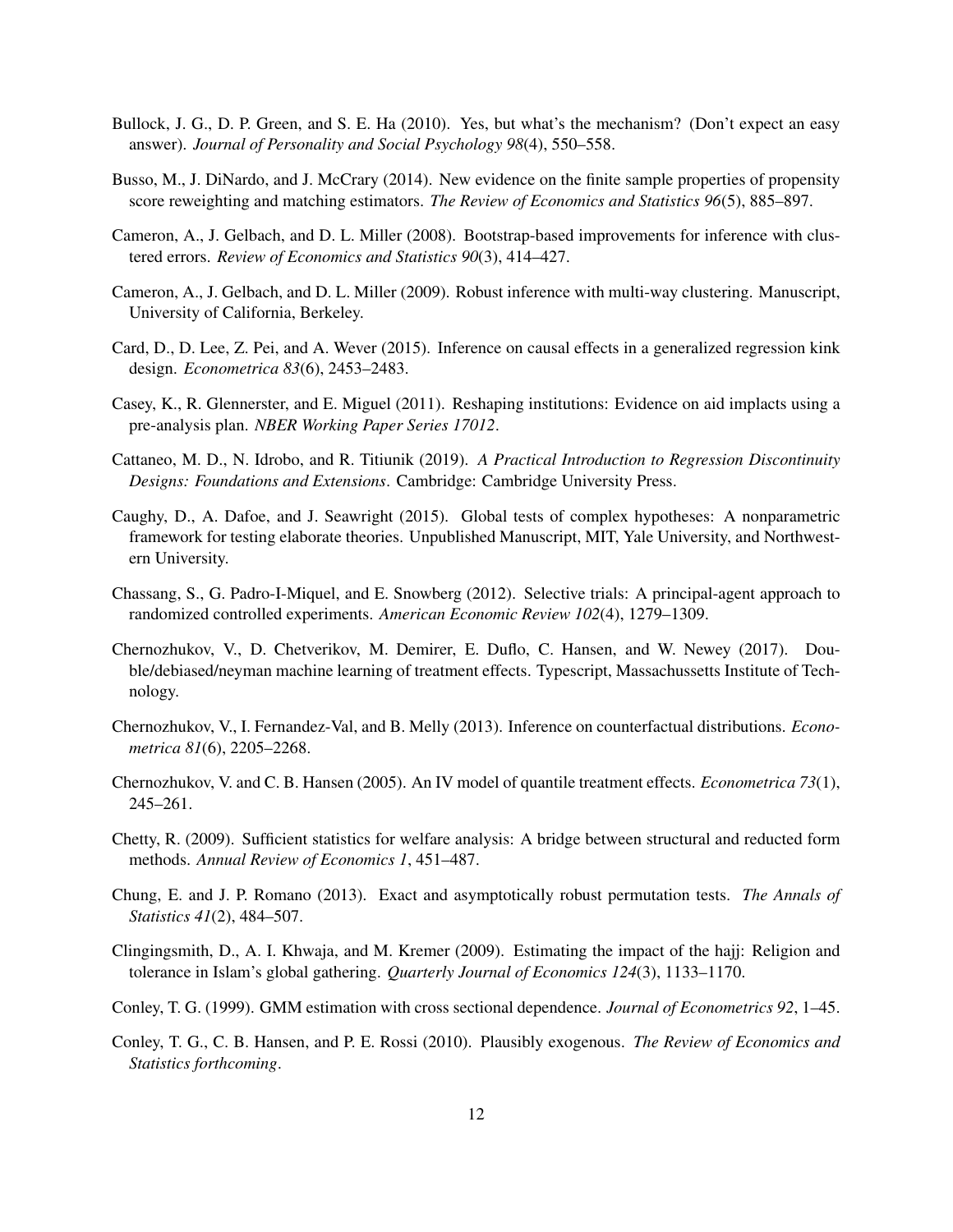Cunningham, S. (2018). *Causal Inference: The Mixtape*.

- D'Amour, A., P. Ding, A. Feller, L. Lei, and J. Sekhon (2018). Overlap in observational studies with high-dimensional covariates. *arXiv 1711.02582v3 [math.ST]*.
- Davidson, R. and J. G. MacKinnon (2004). *Econometric Theory and Methods*. Oxford: Oxford University Press.
- De Luna, X., I. Waernbaum, and T. S. Richardson (2011). Covariate selection for the nonparametric estimation of an average treatment effect. *Biometrika 98*(4), 861–875.
- Deaton, A. (2010). Instruments, randomization, and learning about development. *Journal of Economic Literature 48*, 424–455.
- Dehejia, R. H., C. Pop-Eleches, and C. Samii (2019). From local to global: External validity in a natural fertility natural experiment. *Journal of Business and Economic Statistics* (forthcoming).
- Dehejia, R. H. and S. Wahba (2002). Propensity score-matching methods for nonexperimental causal studies. *The Review of Economics and Statistics 84*(1), 151–161.
- DiNardo, J. and D. S. Lee (2011). Program evaluation and research designs. *Handbook of Labor Economics 4a*(463-536).
- Doudchenko, N. and G. W. Imbens (2017). Balancing, regression, difference-in-differences and synthetic control methods: A synthesis. *arXiv 1610.07748v2 [stat.AP]*.
- Efron, B. and R. J. Tibshirani (1993). *An Introduction to the Bootstrap*. Boca Raton: Chapman and Hall/CRC.
- Farcomeni, A. (2008). A review of modern multiple hypothesis testing, with particular attention to the false discovery proportion. *Statistical Methods in Medical Research 17*, 347–388.
- Ferman, B. and C. Pinto (2019). Inference in differences-in-differences with few treated groups and heteroskedasticity. *Review of Economics and Statistics* (forthcoming).
- Fox, J. (2002). Cox proportional-hazards regression for survival data. Online appendix to *An R and S-PLUS Companion to Applied Regression*.
- Frangakis, C. E. and D. B. Rubin (2002). Principal stratification in causal inference. *Biometrics 58*, 21–29.
- Freedman, D. A. (1991). Statistical models and shoe leather. *Sociological Methodology 21*, 291–313.
- Freedman, D. A. (2006). On the so-called "Huber sandwich estimator" and "robust standard errors". *The American Statistician 60*(4), 299–302.
- Freedman, D. A. (2008). On regression adjustments in experiments with several treatments. *The Annals of Applied Statistics 2*(1), 176–196.
- Freedman, D. A. (2009). *Statistical Models: Theory and Practice*. Cambridge: Cambridge University Press.
- Froelich, M. (2007). Regression discontinuity design with covariates. *IZA Discussion Paper Series 3024*.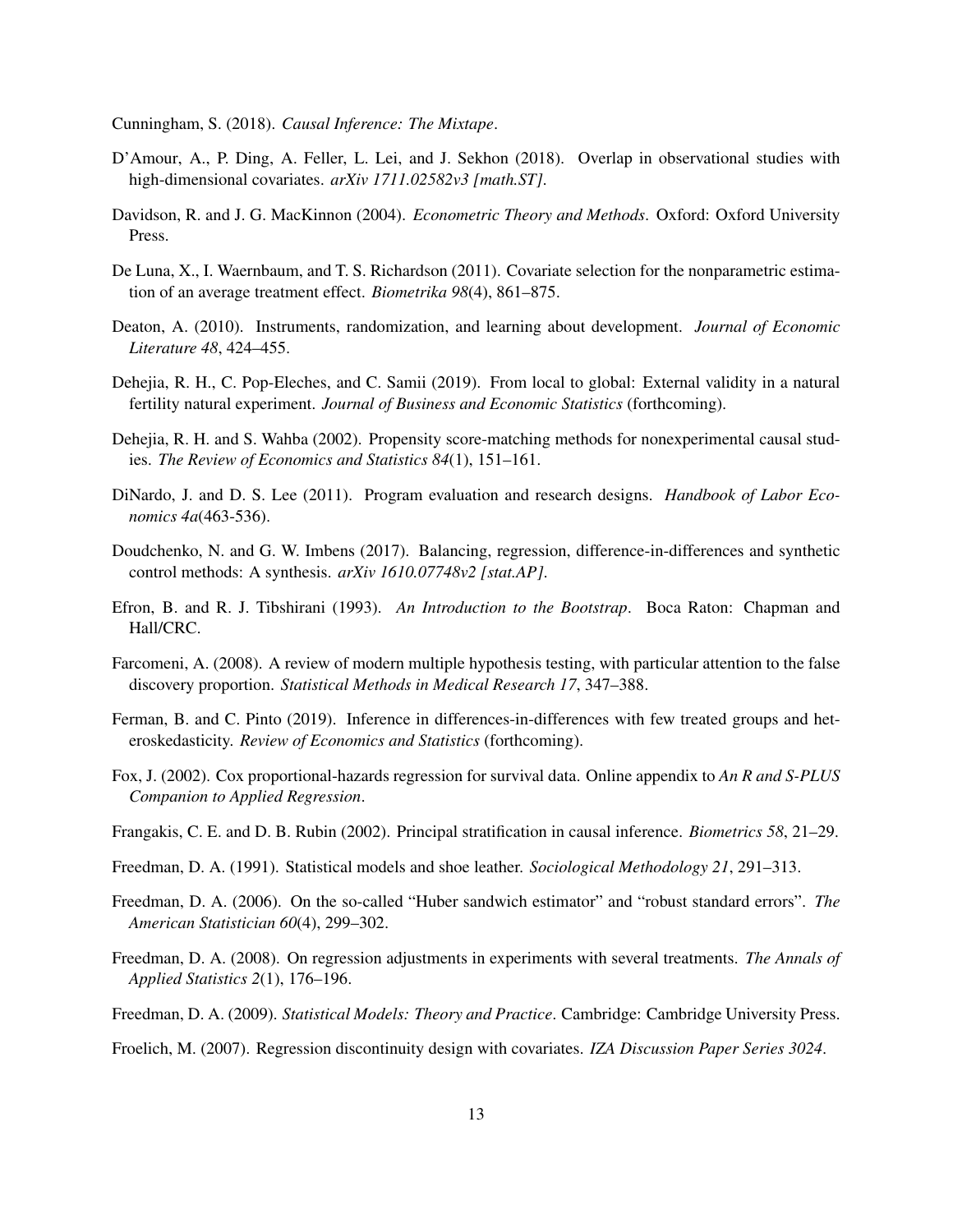- Gechter, M. (2015). Generalizing the results from social experiments: Evidence from mexico and india. Unpublished Manuscript, Pennsylvania State University.
- Gerber, A. S. and D. P. Green (2012). *Field Experiments: Design and Analysis*. New York, NY: Norton.
- Gibson, J., D. McKenzie, and S. Stillman (2011). The impacts of international migration on remaining household members: Omnibus results from a migration lottery program. *The Review of Economics and Statistics 93*(4), 1297–1318.
- Glynn, A. (2011). The product and difference fallacies for indirect effects. *American Journal of Political Science 56*(1), 257–269.
- Goodman-Bacon, A. (2019). Difference-in-differences with variation in treatment timing. Typescript, Vanderbilt University.
- Green, D. P., T. Y. Leong, H. L. Kern, A. S. Gerber, and C. W. Larimer (2009). Testing the accuracy of regression discontinuity analysis using experimental benchmarks. *Political Analysis 17*(4), 400–417.
- Greene, W. (2004). The behaviour of the maximum likelihood estimator of limited dependent variable models in the presence of fixed effects. *Econometrics Journal 7*, 98–119.
- Greenland, S. (1994). Invited commentary: A critical look at some popular meta-analytic methods. *American Journal of Epidemiology 140*(3), 290–296.
- Greenland, S. and J. Pearl (2017). Causal diagrams. *Wiley StatsRef: Statistics Reference Online*, 1–10.
- Hainmueller, J. (2011). Entropy balancing for causal effects: A multivariate reweighting method to produce balanced samples in observational studies. *Political Analysis 17*(4), 400–417.
- Heckman, J. J. (1979). Sample selection bias as a specification error. *Econometrica 47*(1), 153–161.
- Heckman, J. J. (2010). Building bridges between structural and program evaluation approaches to evaluating policy. *Journal of Economic Literature 48*(2), 356–398.
- Heckman, J. J., H. Ichimura, J. Smith, and P. Todd (1998). Characterizing selection bias using experimental data. *Econometrica 66*(5), 1017–1098.
- Heckman, J. J., J. Smith, and N. Clements (1997). Makings the most out of programme evaluations and social experiments: Accounting for heterogeneity in programme impacts. *Review of Economic Studies 64*(4), 487–535.
- Heckman, J. J. and S. Urzua (2009). Comparing IV with structural models: What simple IV can and cannot identify. *NBER Working Paper Series 14706*.
- Heckman, J. J. and E. J. Vytlacil (2007). Econometric evaluation of social programs, parts I and II. *Handbook of Econometrics 6B*, 4779–5143.
- Hernan, M. A. and T. J. VanderWeele (2011). Compound treatments and transportability of causal inference. *Epidemiology 22*(3), 368–377.
- Hirano, K. and G. W. Imbens (2004). The propensity score with continuous treatments. Manuscript, University of Miami and University of California, Berkeley.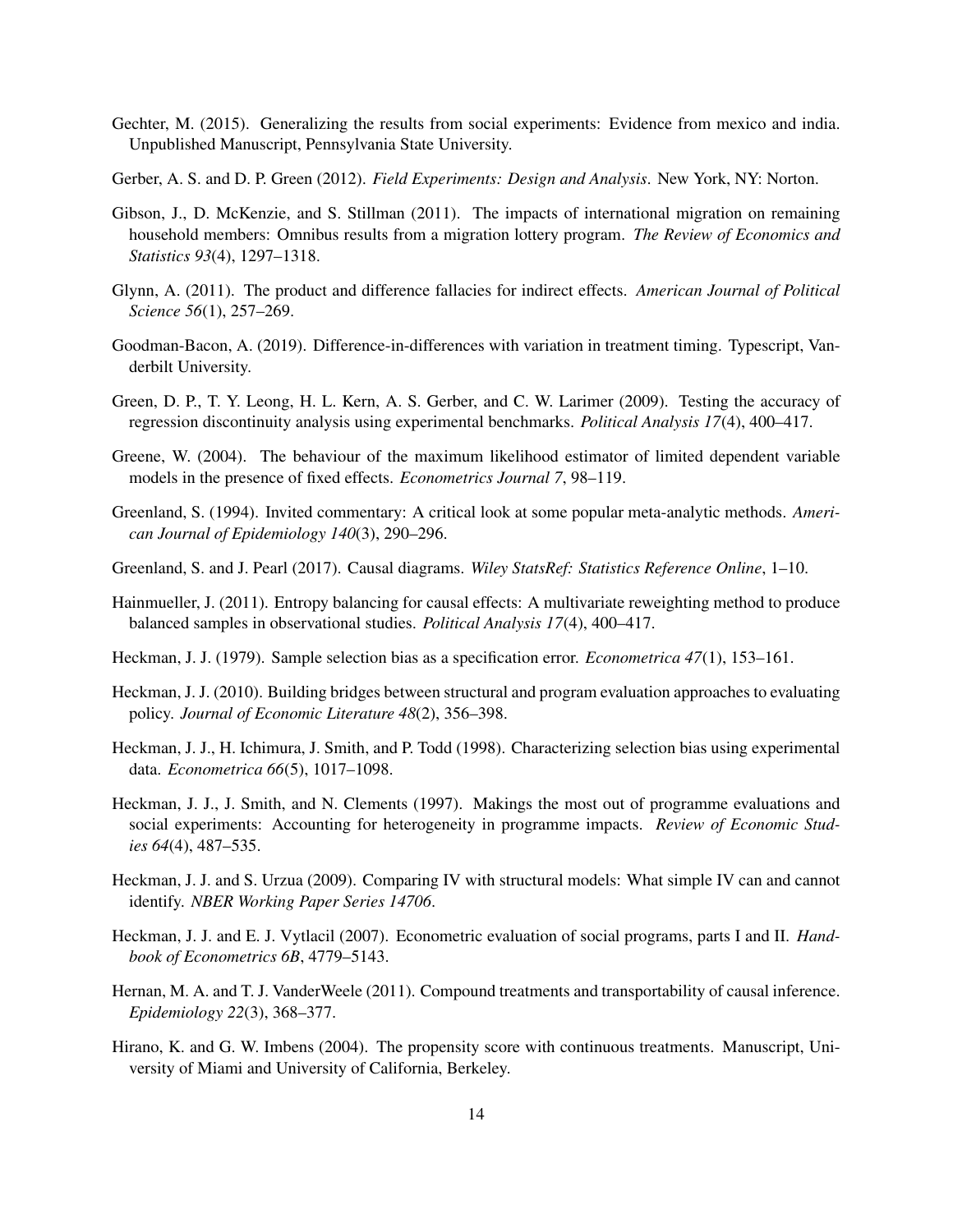- Ho, D. E., K. Imai, G. King, and E. A. Stuart (2007). Matching as nonparametric preprocessing for reducing model dependence in parametric causal inference. *Political Analysis 15*(3), 199–236.
- Holland, P. W. (1986). Statistics and causal inference. *Journal of the American Statistical Association 81*(396), 945–960.
- Horowitz, J. L. (2001). The bootstrap. *Handbook of Econometrics 5*(52), 3159–3228.
- Horton, N. J. and K. P. Kleinman (2007). Much ado about nothing: A comparison of missing data methods and software to fit incomplete data regression models. *American Statistician 61*(1), 79–90.
- Hotz, V., G. W. Imbens, and J. H. Mortimer (2005). Predicting the efficacy of future training programs using past experiments at other locations. *Journal of Econometrics 125*, 241–270.
- Hubbard, A. E., J. Ahern, N. L. Fleischer, M. Van der Laan, S. A. Lippman, N. Jewell, T. Bruckner, and W. A. Satariano (2010). To GEE or not to GEE. *Epidemiology 21*(4), 467–474.
- Hudgens, M. G. and M. E. Halloran (2008). Toward causal inference with interference. *Journal of the American Statistical Association 103*(482), 832–842.
- Hyslop, D. R. and G. W. Imbens (2001). Bias from classical and other forms of measurement error. *Journal of Business and Economic Statistics 19*(4), 475–481.
- Iacus, S. M., G. King, and G. Porro (2011). Causal inference without balance checking: coarsened exact matching. *Political Analysis 19*(4), 1–24.
- Imai, K., L. Keele, D. Tingley, and T. Yamamoto (2011). Unpacking the black box of causality: Learning about causal mechanisms from experimental and observational studies. *American Political Science Review 105*(4), 765–789.
- Imai, K., G. King, and E. A. Stuart (2008). Misunderstandings between experimentalists and observationalists about causal inference. *Journal of the Royal Statistical Society, Series A 171*(2), 481–502.
- Imai, K. and M. Ratkovic (2012). Estimating treatment effect heterogeneity in randomized program evaluation. *Annals of Applied Statistics* (In press.).
- Imai, K. and A. Strauss (2011). Estimation of heterogenous treatment effects from randomized experiments, with application to the optimal planning of the get-out-the-vote campaign. *Political Analysis 19*, 1–19.
- Imai, K. and D. A. van Dyk (2004). Causal inference with general treatment regimes: Generalizing the propensity score. *Journal of the American Statistical Association 99*(467), 854–866.
- Imbens, G. W. (2000). The role of the propensity score in estimating dose-response functions. *Biometrika 87*, 706–710.
- Imbens, G. W. (2010). Better LATE than nothing: Some comments on Deaton (2009) and Heckman and Urzua (2009). *Journal of Economic Literature 48*, 399–423.
- Imbens, G. W. and K. Kalyanaraman (2009). Optimal bandwidth choice for the regression discontinuity estimator. *NBER Working Paper Series 14726*.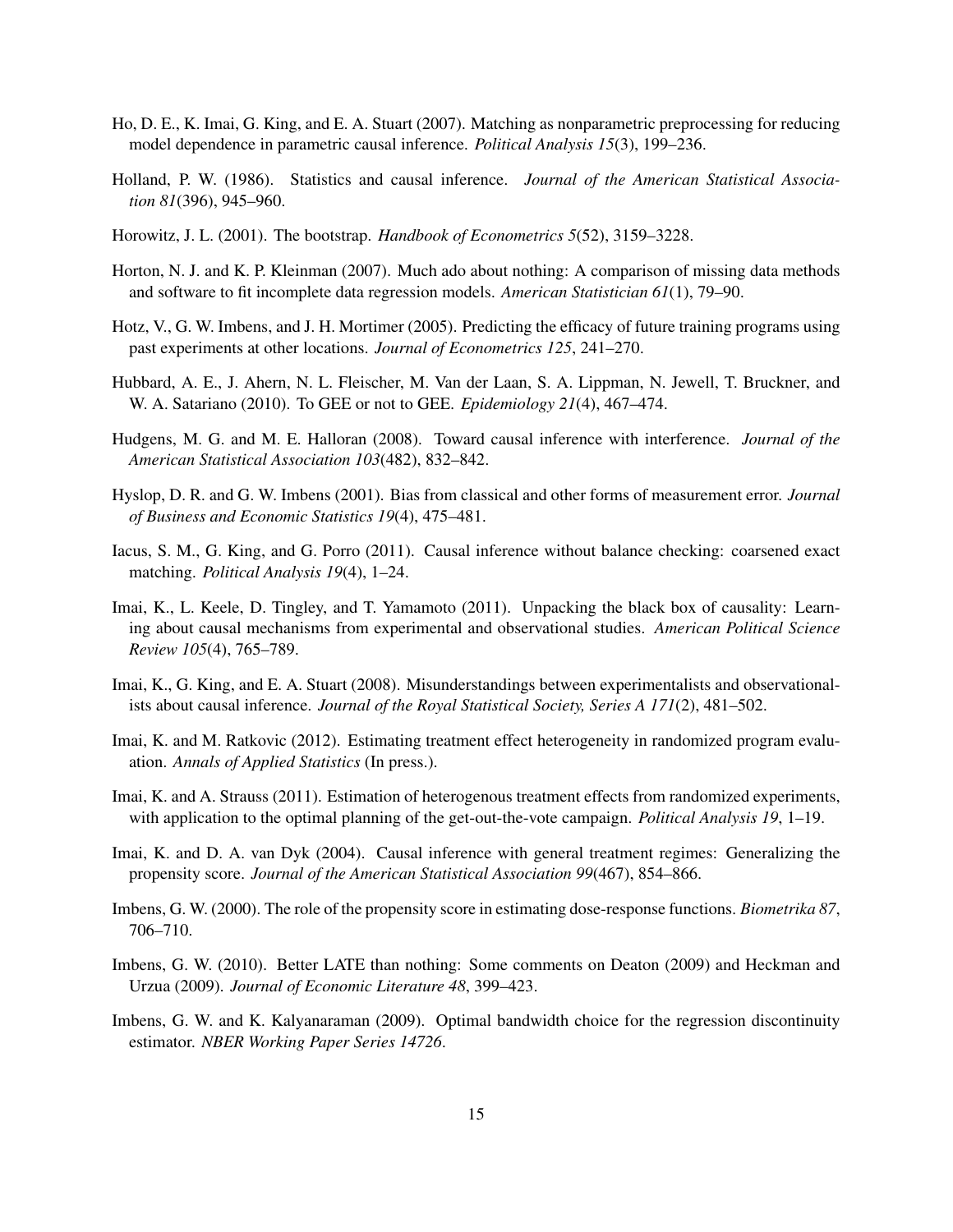- Imbens, G. W. and M. Kolesar (2016). Robust standard errors in small samples: Some practical advice. *Review of Economics and Statistics 98*(4), 701–712.
- Imbens, G. W. and T. Lemieux (2008). Regression discontinuity designs: A guide to practice. *Journal of Econometrics 142*(2), 615–635.
- Imbens, G. W. and P. R. Rosenbaum (2005). Robust, accurate confidence intervals with a weak instrument: quarter of birth and education. *Journal of the Royal Statistical Society, Series A 168*(1), 109–126.
- Imbens, G. W. and D. B. Rubin (2011). Causal inference in statistics and social sciences. Manuscript, Harvard University.
- Imbens, G. W. and J. M. Wooldridge (2009). Recent developments in the econometrics of program evaluation. *Journal of Economic Literature 47*(1), 5–86.
- Janssen, A. (1997). Studentized permutation tests for non-i.i.d. hypotheses and the generalized Behrens-Fisher problem. *Statistics and Probability Letters 36*, 9–21.
- Jo, B., E. A. Stuart, D. P. MacKinnon, and A. D. Vinokur (2011). The use of propensity scores in mediation analysis. *Multivariate Behavioral Research 46*, 425–452.
- Jones, M. P. (1996). Indicator and stratification methods for missing explanatory variables in multiple linear regression. *Journal of the American Statistical Association 91*(433), 222–230.
- King, G., J. Honaker, A. Joseph, and K. Scheve (2001). Analyzing incomplete political science data: An alternative algorithm for multiple imputation. *American Political Science Review 95*(1), 49–69.
- King, G. and R. Nielsen (2016). Why propensity scores should not be used for matching. Unpublished Manuscript, Harvard University.
- King, G. and L. Zeng (2006). The dangers of extreme counterfactuals. *Political Analysis 14*(2), 131–159.
- Kleinberg, J., J. Ludwig, S. Mullainathan, and Z. Obermeyer (2015). Prediction policy problems. *American Economic Review: Papers and Proceedings 105*(5), 491–495.
- Kling, J. R. and J. B. Liebman (2004). Experimental analysis of neighborhood effects on youth. Manuscript, Princeton University and Harvard University.
- Koenker, R. and K. F. Hallock (2000). Quantile regression: An introduction. Manuscript, University of Illinois at Urbana-Champaign.
- Kolesar, M., R. Chetty, J. Friedman, E. Glaeser, and G. W. Imbens (2011). Identification and inference with many invalid instruments. Manuscript, Harvard University.
- Lalonde, R. J. (1986). Evaluating the econometric evaluations of training programs with experimental data. *American Economic Review 76*(4), 604–620.
- Lee, D. S. (2009). Training, wages, and sample selection: Estimating sharp bounds on treatment effects. *Review of Economic Studies 76*, 1071–1102.
- Lee, D. S. and T. Lemieux (2010). Regression discontinuity designs in economics. *Journal of Economic Literature 48*, 281–355.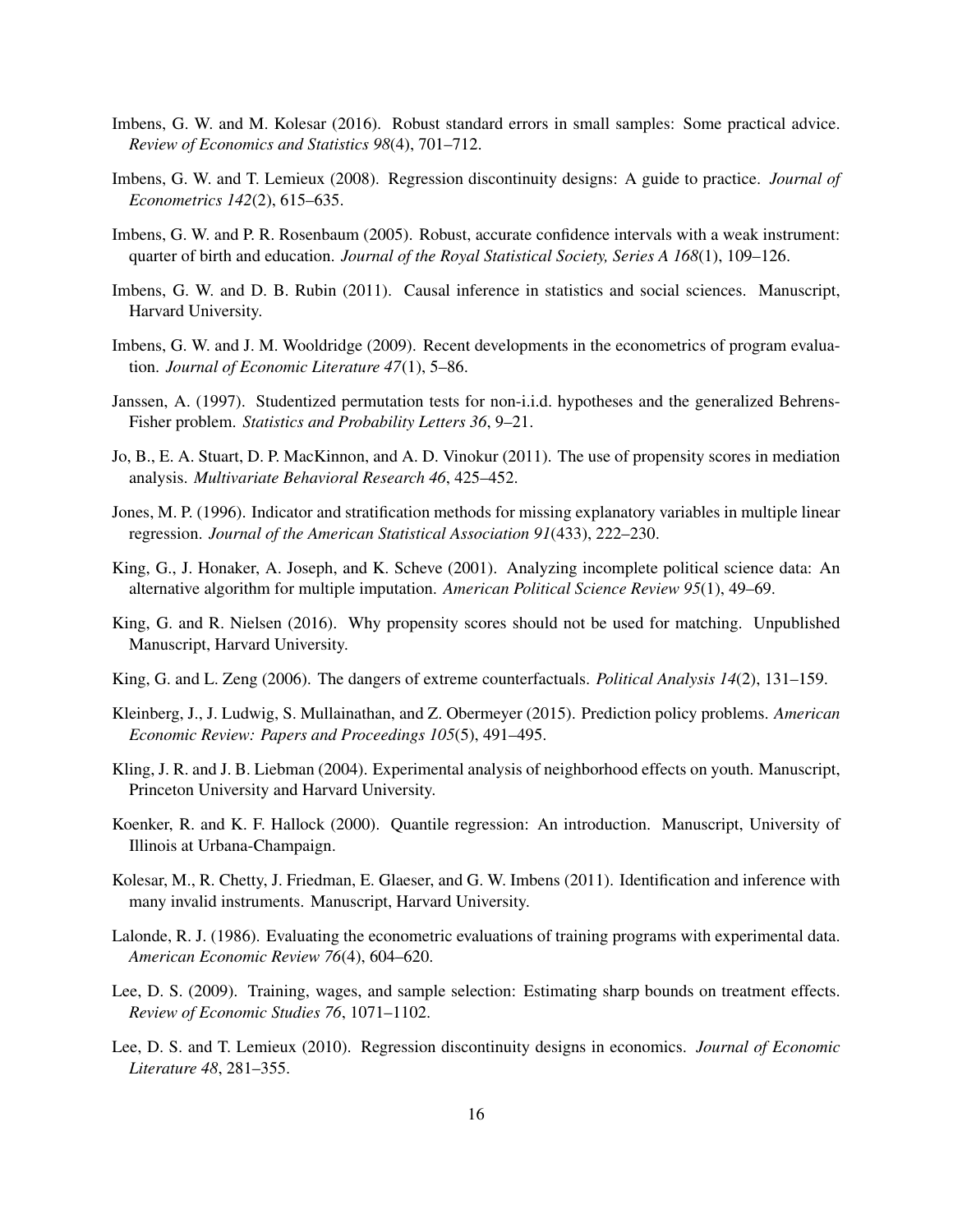- Liang, K. and S. L. Zeger (1986). Longitudinal data analysis using generalized linear models. *Biometrika 73*(1), 13–22.
- Lin, W. (2013). Agnostic notes on regression adjustments to experimental data: Reexamining Freedman's critique. *Annals of Applied Statistics 7*(1), 295–318.
- Lu, B., E. Zanutto, R. Hornik, and P. R. Rosenbaum (2001). Matching with doses in an observational study of a media campaign against drug abuse. *Journal of the American Statistical Association 96*(456), 1245–1253.
- Ludwig, J., J. R. Kling, and S. Mullainathan (2011). Mechanism experiments and policy evaluations. *Journal of Economic Perspectives 25*(3), 17–38.
- Manski, C. F. (1995). *Identification Problems in the Social Sciences*. Cambridge, MA: Harvard University Press.
- McCrary, J. (2008). Manipulation of the running variable in the regression discontinuity design: A density test. *Journal of Econometrics 142*(2), 698–714.
- Miratrix, L. (2020). Using simulation to analyze interrupted time series designs. *arXiv 2002.05746v1*([stat.ME]), 2205–2268.
- Mora, R. and I. Reggio (2017). Alternative diff-in-diffs estimators with several pretreatment periods. *Econometric Reviews DOI: 10.1080/07474938.2017.1348683*.
- Moulton, B. R. (1986). Random group effects and the precision of regression estimates. *Journal of Econometrics 32*, 385–397.
- O'Brien, P. C. (1984). Procedures for comparuing samples with multiple endpoints. *Biometrics 40*(4), 1079–1087.
- Papay, J. P., J. B. Willett, and R. J. Murnane (2011). Extending the regression-discontinuity approach to multiple assignment variables. *Journal of Econometrics 161*(2), 203–207.
- Pearl, J. (2009). *Causality: Models, Reasoning, and Inference, Second Edition*. Cambridge: Cambridge University Press.
- Pearl, J., M. Glymour, and N. P. Jewell (2016). *Causal Inference in Statistics: A Primer*. West Sussex: Wiley.
- Pei, Z., J.-S. Pischke, and H. Schwandt (2017). Poorly measured confounders are more useful on the left than on the right. *NBER Working Paper 23232*.
- Puma, M. J., R. B. Olsen, S. H. Bell, and C. Price (2009). What to do when data are missing in group randomized trials. Technical report 2009-0049, National Center for Education Evaluation and Regional Assistance, Institute of Education Sciences, Washington D.C.
- Pustejovsky, J. E. and E. Tipton (2018). Small-sample methods for cluster-robust variance estimation and hypothesis testing in fixed effects models. *Journal of Business and Economic Statistics 36*(4), 672–683.
- Romano, J. P. (1990). On the behavior of randomization tests without a group invariance assumption. *Journal of the American Statistical Association 85*(411), 686–692.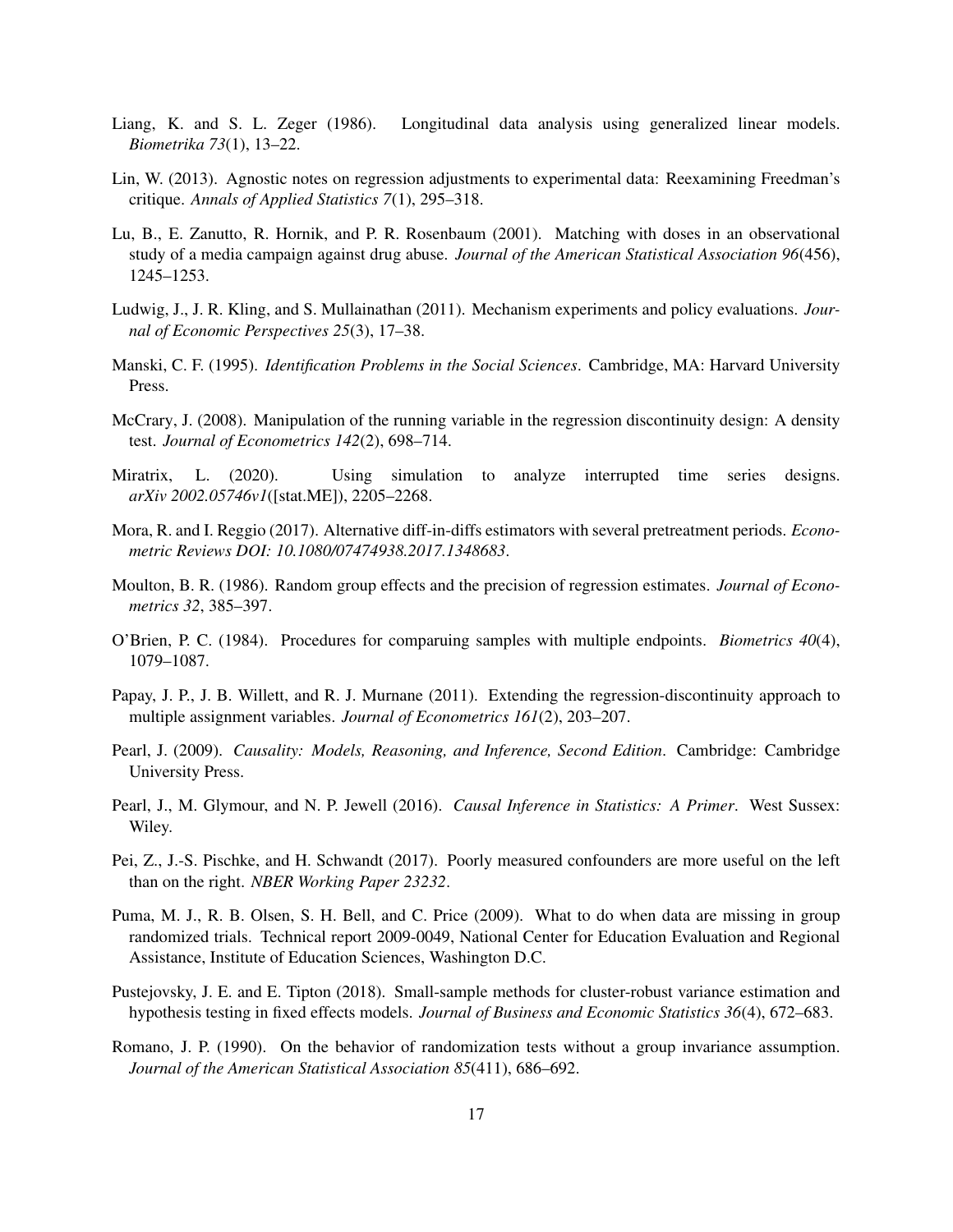- Romano, J. P. and M. Wolf (2007). Control of generalized error rates in multiple testing. *The Annals of Statistics 35*(4), 1378–1408.
- Rosenbaum, P. R. (1984). The consequences of adjustment for a concomitant variable that has been affected by the treatment. *Journal of the Royal Statistical Society, Series A 147*(5), 656–666.
- Rosenbaum, P. R. (1999). Choice as an alternative to control in observational studies. *Statistical Science 14*(3), 259–304.
- Rosenbaum, P. R. and D. B. Rubin (1983). The central role of the propensity score in observational studies for causal effects. *Biometrika 70*(1), 41–55.
- Rosenzweig, M. R. and K. I. Wolpin (2000). Natural "natural experiments" in economics. *Journal of Economic Literature 38*, 827–874.
- Rubin, D. B. (1974). Estimating causal effects of treatments in randomized and nonrandomized studies. *Journal of Educational Psychology 66*(5), 688–701.
- Rubin, D. B. (1978). Bayesian inference for causal effects: The role of randomization. *The Annals of Statistics 6*(1), 34–58.
- Rubin, D. B. (1986). Comment: Which ifs have causal answers. *Journal of the American Statistical Association 81*(396), 961–962.
- Rubin, D. B. (1992). Meta-analysis: Literature synthesis or effect-size surface estimation. *Journal of Educational and Behavioral Statistics 17*(4), 363–374.
- Samii, C. (2016). Causal empiricism in quantitative research. *Journal of Politics 78*(3), 941–955.
- Samii, C. and P. M. Aronow (2012). On equivalencies between design-based and regression-based variance estimators for randomized experiments. *Statistics and Probability Letters 82*(2), 365–370.
- Samii, C., L. Paler, and S. Daly (2015). Retrospective causal inference with machine learning ensembles: An application to ex-combatant recidivism in colombia. Unpublished Manuscript, New York University, University of Pittsburgh, and Notre Dame University.
- Sekhon, J. S. (2009). Opiates for the matches: Matching methods for causal inference. *Annual Review of Political Science 12*(1), 487–508.
- Shaffer, J. P. (1995). Multiple hypothesis testing. *Annual Review of Psychology 46*, 561–584.
- Sovey, A. J. and D. P. Green (2011). Instrumental variables estimation in political science: A reader's guide. *American Journal of Political Science 55*(1), 188–200.
- Staiger, D. and J. H. Stock (1997). Instrumental variables regression with weak instruments. *Econometrica 65*(3), 557–586.
- Stock, J. H., J. H. Wright, and M. Yogo (2002). A survey of weak instruments and weak identification in generalized method of moments. *Journal of Business and Economic Statistics 20*(4), 518–529.
- Strezhnev, A. (2018). Semiparametric weighting estimators for multi-period difference-in-differences designs. Typescript, New York University.